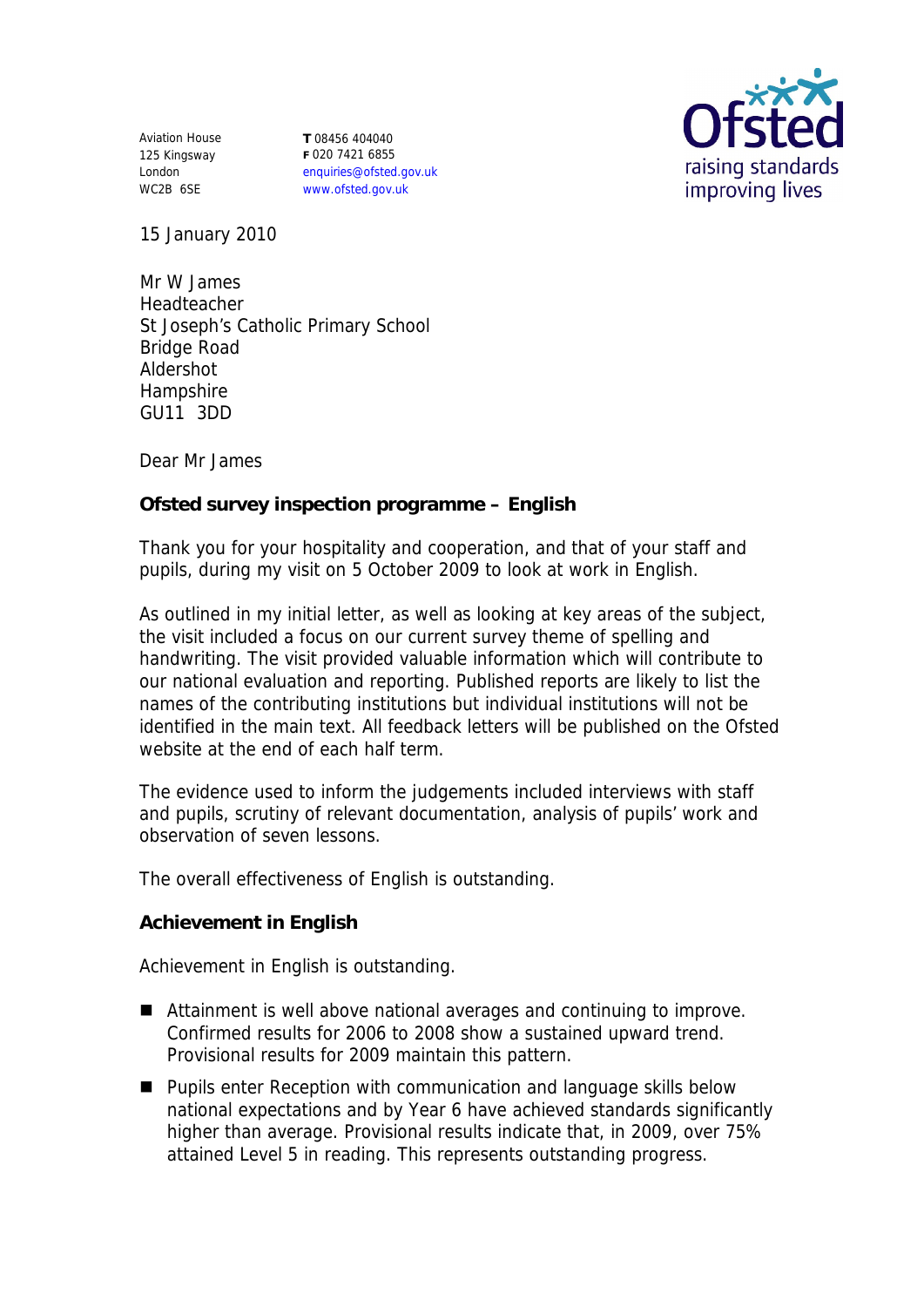- Girls have been outperforming boys in Key Stage 1, especially in reading at the higher levels. This has triggered a programme of support for boys' reading and comprehension at the start of Key Stage 2. The school's detailed monitoring of progress shows that this is having a positive impact. By Year 6, boys and girls attain very similar levels.
- Well-directed support for pupils who have difficulties with reading has successfully narrowed the gap between them and others but, as the school acknowledges, achieving the same for their writing skills remains a challenge. Concentrated support in school is complemented effectively by specialist input from external agencies. Overall, these pupils progress as well as their contemporaries.
- The number of pupils who speak English as an additional language is steadily increasing. With extra support as needed, these pupils quickly settle into the school and progress as well as others.
- Pupils are enthusiastic about English: 'It's fun!' They know their current level of attainment and what they need to do to reach the next. Their literacy skills, their confident use of information and communication technology and the fluency with which they present and defend a point of view equip them well for the future. Older pupils enjoy helping younger pupils with reading.

**Quality of teaching in English**

The quality of teaching in English is outstanding.

- The very good progress made by pupils reflects teaching that is outstanding overall. Teaching observed during the inspection was consistently good.
- Among the strengths were teachers' secure subject knowledge, the quality of lesson planning, time management, pace and the effective use of questions to ensure that pupils were secure about what had been covered and ready to move on. The marking of written work balanced praise with specific points for improvement. The rapport between teachers and pupils was positive and productive.
- In some lessons observed, teachers were too quick to offer answers to questions they had posed. Although pupils defined good teaching as 'making them listen', where the lessons were strongly teacher-led, it limited pupils' opportunities to develop as independent learners. When pupils were working in pairs or small groups, it was possible for one or two to dominate so that not all were actively involved.
- $\blacksquare$  Pupils happily presented their work to the class and feedback was invited, but most often it was the teacher who evaluated pupils' contributions, so opportunities for others to develop as constructive critics were missed.
- Pupils have well-founded confidence in their teachers, trusting them to set appropriate targets and explain how to achieve them.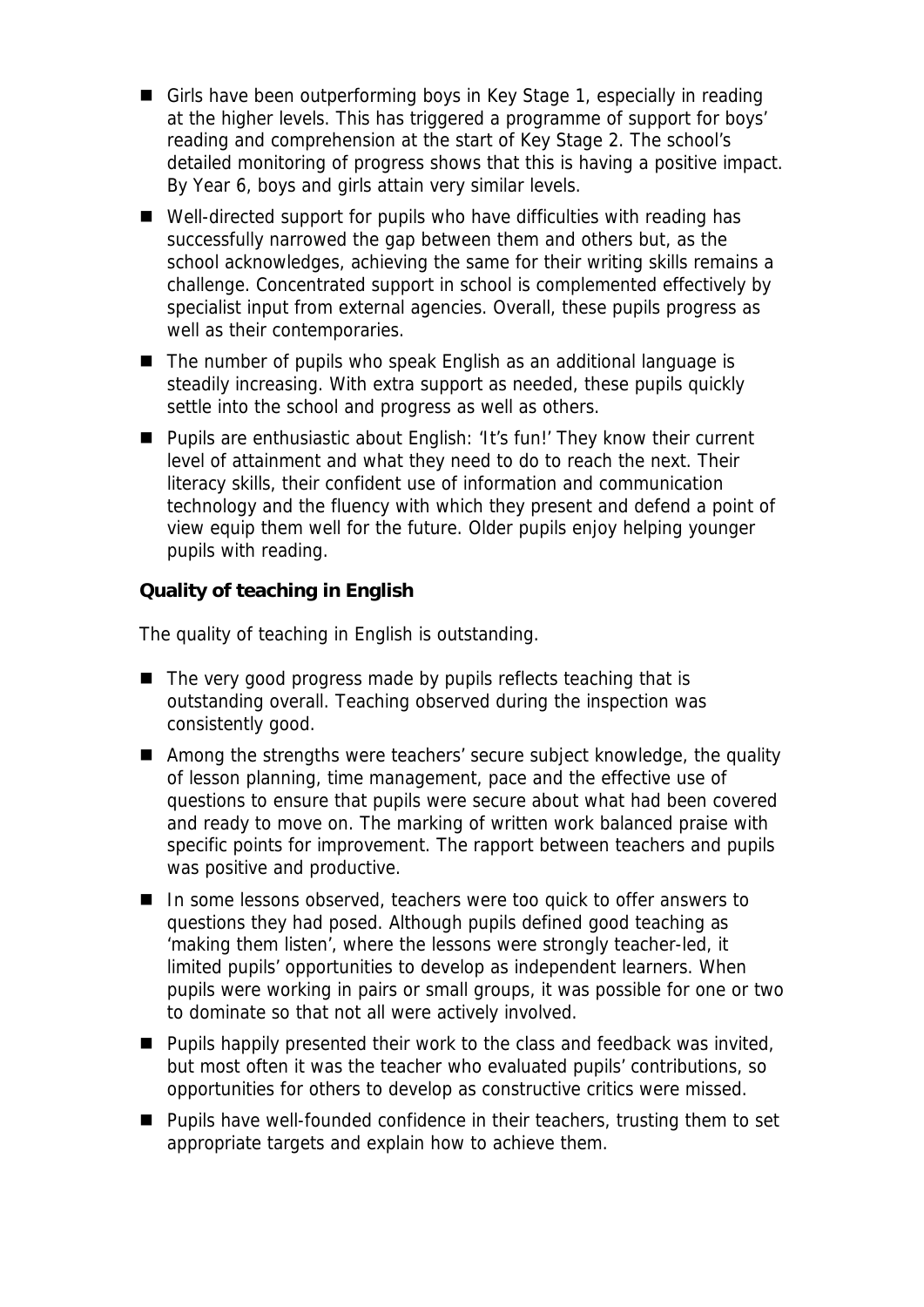## **Quality of the curriculum in English**

The curriculum in English is good.

- Schemes of work succinctly outline National Curriculum requirements for each stage and map progress through them, term by term. Each unit of work focuses on a specific genre or skill, with clearly set out objectives. There is clear progression. A Year 6 pupil observed: 'Every year we do the same kind of thing, but it gets harder.'
- Schemes for Years 5 and 6 highlight literature and a range of media. Older pupils spoke enthusiastically about opportunities to be inventive in their writing. Schemes of work for younger pupils do not show such a wide choice of resources or a focus on creative learning.
- Teaching groups from Key Stage 1 upwards are organised well according to ability. Collaborative lesson planning ensures that all groups cover similar themes and aspects of language, although in different ways.
- The clarity and structure of the curriculum ensure that pupils are well prepared for National Curriculum assessments, as their impressive results demonstrate.
- An exceptionally well-stocked library, with an excellent range of world literature, and events such as Book Week and visits from writers, complement the mainstream teaching. Pupils rightly value these.

**Effectiveness of leadership and management in English**

Leadership and management in English are outstanding.

- Your high expectations set the agenda for the subject team's very effective management. Carefully organised systems to drive achievement, such as setting by ability, are rigorously monitored by the deputy headteacher and the subject leader.
- Regular reviews of standards and progress determine the targets for groups and for individuals, with prompt and effective intervention when there is evidence of underachievement or loss of pace.
- Medium- and short-term planning set out ambitious but manageable objectives, strongly supporting the school's overall development plans.
- The positive impact of initiatives to raise attainment overall and to meet the specific needs of individual pupils demonstrates the department's outstanding capacity for continuing improvement.

**Spelling and handwriting** 

■ Word structure and spelling are included in every scheme of work. There is systematic teaching of phonics in the Reception class and across Key Stage 1. From Year 1 onwards, word lists and weekly spelling tests ensure that pupils take spelling seriously and do improve. In Year 6, there is an